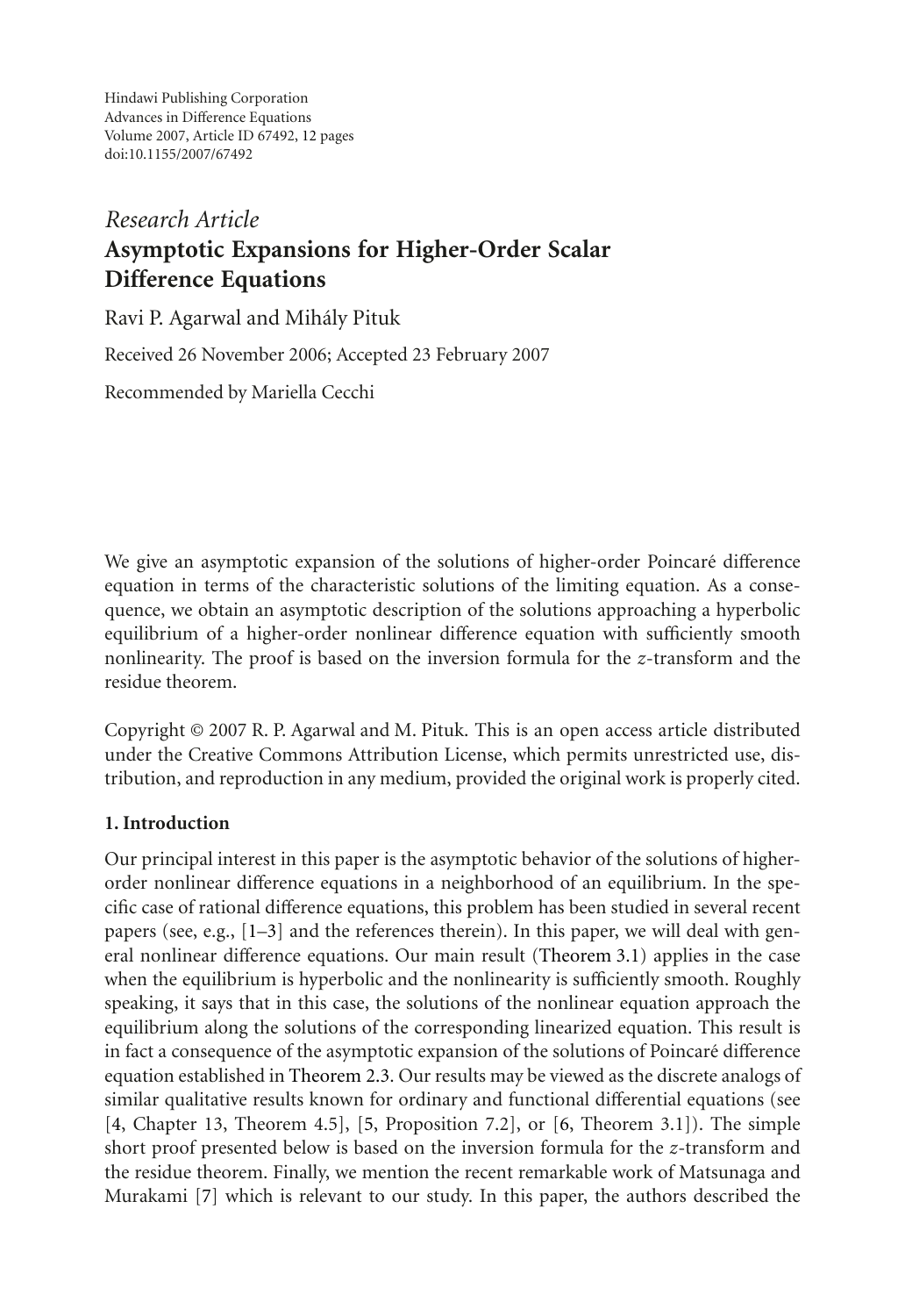structure of the solutions of nonlinear functional difference equations in a neighborhood of an equilibrium. However, their results do not yield explicit asymptotic formulas for the solutions.

The paper is organized as follows. In [Section 2,](#page-1-0) we study the asymptotic behavior of the solutions of Poincaré difference equations. In [Section 3,](#page-6-0) we establish our main theorem about the behavior of the solutions of nonlinear difference equations in a neighborhood of a hyperbolic equilibrium. In [Section 4,](#page-9-0) we apply our result to a second-order rational difference equation. We obtain an asymptotic description of the positive solutions, which improves the recent result due to Kalabušić and Kulenović [[1](#page-10-1)].

# <span id="page-1-0"></span>**2. Asymptotic expansions for Poincare di ´ fference equations**

Throughout the paper, we will use the standard notations  $\mathbb{Z}, \mathbb{R}$ , and  $\mathbb{C}$  for the set of integers, real numbers, and complex numbers, respectively. The symbol  $\mathbb{Z}^+$  denotes the set of nonnegative integers. For any positive integer  $k$ ,  $\mathbb{R}^k$  is the *k*-dimensional space of real column vectors with any convenient norm.

Consider the *k*th-order *Poincar´e difference equation*

$$
x(n+k) + a_1(n)x(n+k-1) + \cdots + a_k(n)x(n) = 0, \quad n \in \mathbb{Z}^+,
$$
 (2.1)

where the coefficients  $a_j : \mathbb{Z}^+ \to \mathbb{C}$ ,  $1 \leq j \leq k$ , are *asymptotically constant* as  $n \to \infty$ , that is, the limits

<span id="page-1-3"></span><span id="page-1-2"></span><span id="page-1-1"></span>
$$
b_j = \lim_{n \to \infty} a_j(n), \quad 1 \le j \le k,
$$
\n(2.2)

exist and are finite. It is natural to expect that in this case, the solutions of [\(2.1\)](#page-1-1) retain some properties of the solutions of the *limiting equation*

$$
x(n+k) + b_1 x(n+k-1) + \dots + b_k x(n) = 0, \quad n \in \mathbb{Z}^+.
$$
 (2.3)

The following Perron-type theorem established in [\[8](#page-11-3)] is a result of this type. It says that the growth rates of the solutions of both  $(2.1)$  and  $(2.3)$  are equal to the moduli of the roots of the *characteristic equation*

<span id="page-1-5"></span>
$$
\Delta(z) = 0, \quad \Delta(z) = z^k + b_1 z^{k-1} + \dots + b_k.
$$
 (2.4)

(For an extension to a more general class of functional difference equations, see [\[9](#page-11-4)]. For further related results on Poincaré difference equations, see the monographs [\[10](#page-11-5), Section] 2.13] and [\[11,](#page-11-6) Chapter 8].)

<span id="page-1-4"></span>THEOREM 2.1 [\[8,](#page-11-3) Theorem 2]. *Suppose [\(2.2\)](#page-1-3)* holds. If  $x : \mathbb{Z}^+ \to \mathbb{C}$  is a solution of [\(2.1\)](#page-1-1), then *either*

 $(i)$   $x(n) = 0$  *for all large n, or* 

(ii) *the quantity*

<span id="page-1-6"></span>
$$
\mu = \mu(x) = \limsup_{n \to \infty} \sqrt[n]{|x(n)|} \tag{2.5}
$$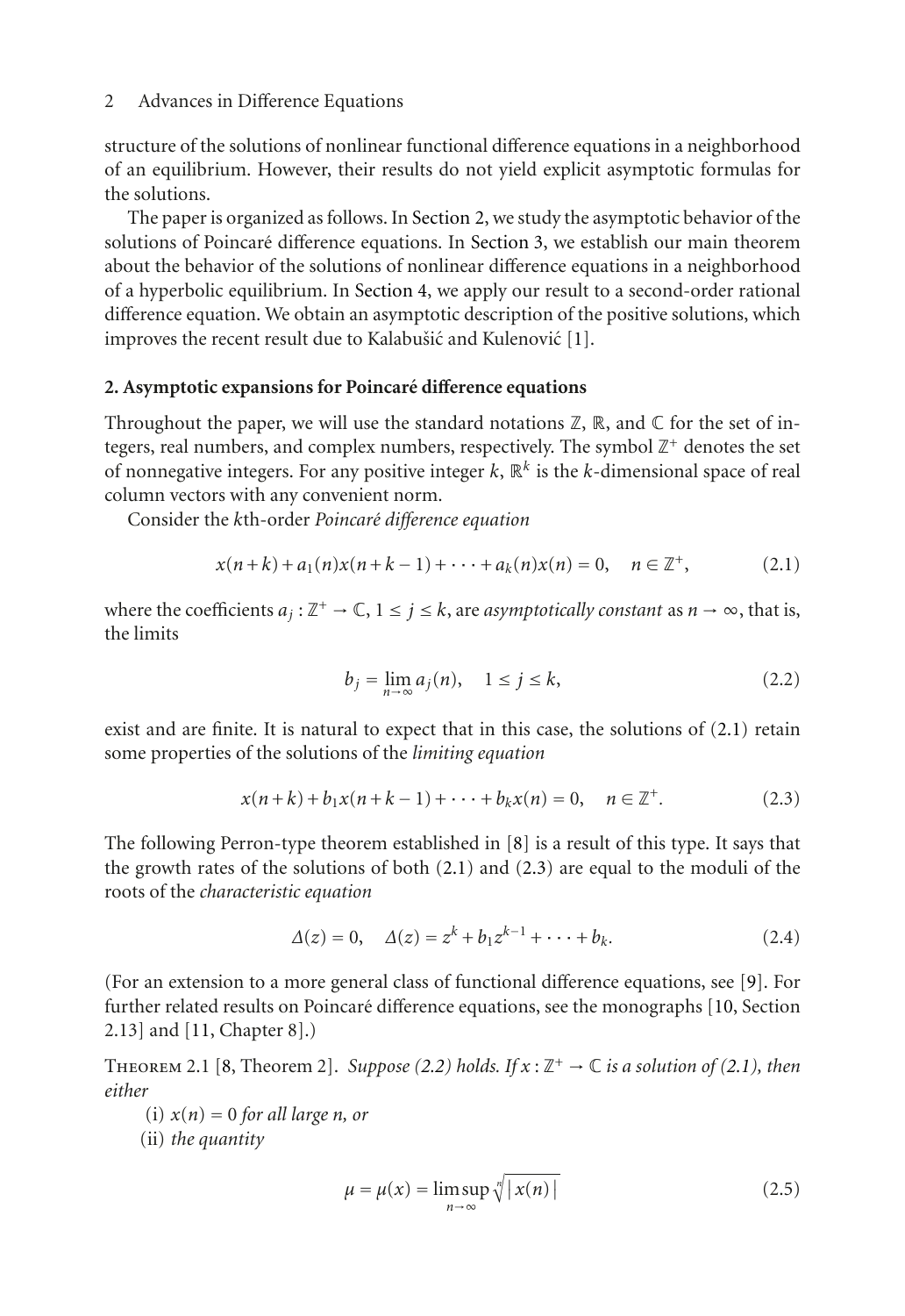*is equal to the modulus of one of the characteristic roots of [\(2.3\)](#page-1-2), that is, the set*

<span id="page-2-2"></span>
$$
\Lambda(\mu) = \{ z \in \mathbb{C} \mid \Delta(z) = 0, \ |z| = \mu \}
$$
 (2.6)

*is nonempty.*

<span id="page-2-6"></span>*Remark 2.2.* Alternative (i) of the above theorem can be excluded in the following sense. If

<span id="page-2-1"></span>
$$
a_k(n) \neq 0, \quad n \in \mathbb{Z}^+, \tag{2.7}
$$

then the only solution of [\(2.1\)](#page-1-1) satisfying alternative (i) is the trivial solution  $x(n) = 0$ identically for  $n \in \mathbb{Z}^+$ . Indeed, if  $x : \mathbb{Z}^+ \to \mathbb{C}$  is a nontrivial solution of [\(2.1\)](#page-1-1) such that  $x(n) = 0$  for all large *n* and *m* is the greatest integer for which  $x(m) \neq 0$ , then [\(2.1\)](#page-1-1) and [\(2.7\)](#page-2-1) yield

$$
x(m) = a_k(m)^{-1} \big[ -x(m+k) - a_1(m)x(m+k-1) - \dots - a_{k-1}(m)x(m+1) \big] = 0,
$$
\n(2.8)

a contradiction.

In this section, we will show that if the limits in [\(2.2\)](#page-1-3) are approached at an exponential rate, then the conclusion of [Theorem 2.1](#page-1-4) can be substantially strengthened. First, we introduce some notations and definitions. If  $\lambda$  is a characteristic root of [\(2.3\)](#page-1-2),  $m_{\lambda}$  will denote the multiplicity of  $z = \lambda$  as a zero of the characteristic polynomial  $\Delta$  given by [\(2.4\)](#page-1-5). It is well known that in this case for any complex-valued polynomial *p* of order less than *mλ*, the function

<span id="page-2-3"></span>
$$
y(n) = p(n)\lambda^n, \quad n \in \mathbb{Z}, \tag{2.9}
$$

is a solution of [\(2.3\)](#page-1-2). We will refer to such solutions as a *characteristic solution of [\(2.3\)](#page-1-2) corresponding to*  $\lambda$ . More generally, if  $\Lambda$  is a nonempty set of characteristic roots of [\(2.3\)](#page-1-2), then by a *characteristic solution corresponding to the set* Λ we mean a finite sum of characteristic solutions for values  $\lambda \in \Lambda$ .

The main result of this section is the following theorem.

<span id="page-2-0"></span>Theorem 2.3. *Suppose that the convergence in [\(2.2\)](#page-1-3) is exponentially fast, that is, for some η* ∈ (0,1)*,*

$$
a_j(n) = b_j + \mathcal{O}(\eta^n), \quad n \longrightarrow \infty, \ 1 \le j \le k. \tag{2.10}
$$

*Assume also that*

<span id="page-2-5"></span><span id="page-2-4"></span>
$$
b_k \neq 0. \tag{2.11}
$$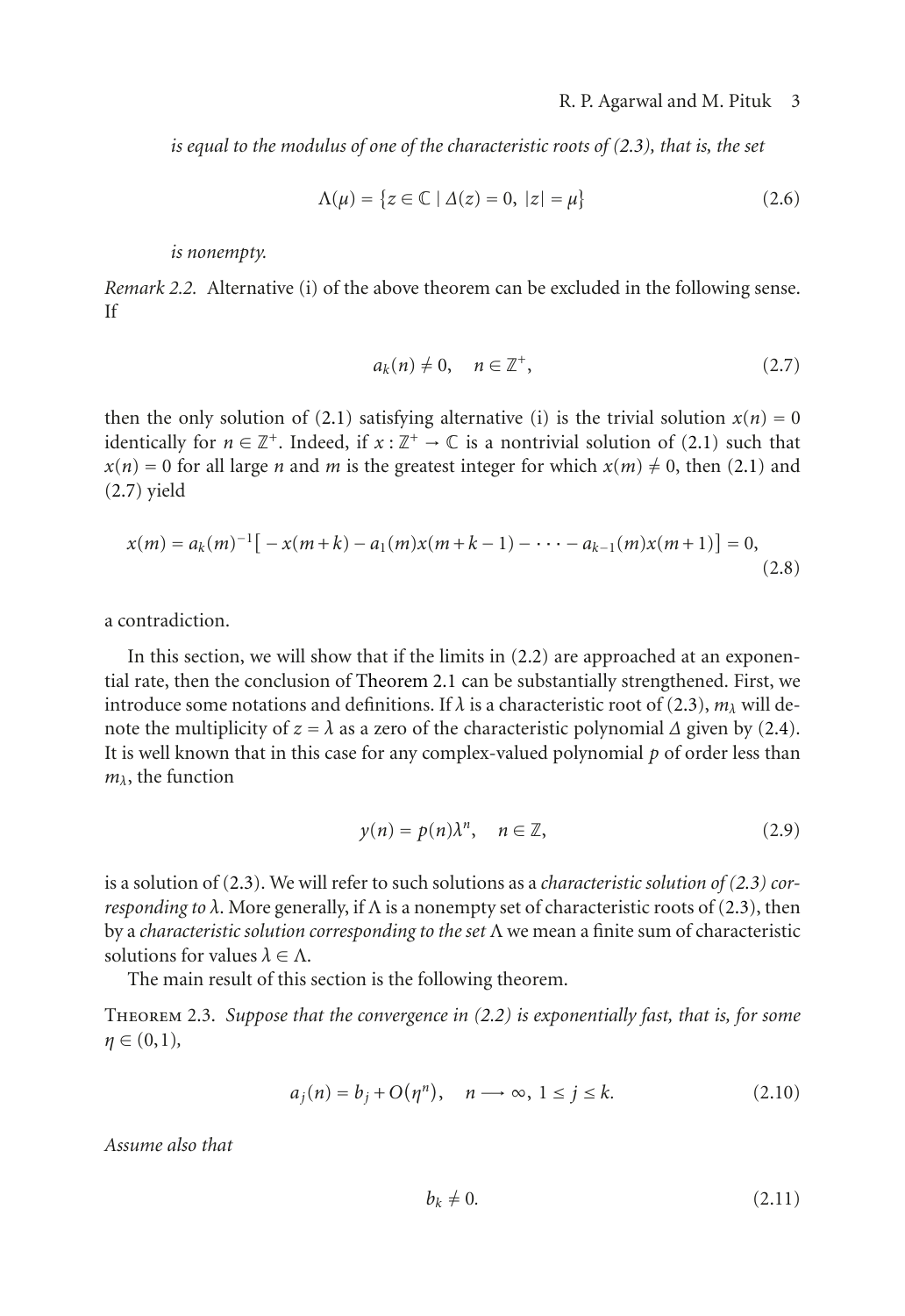- *If*  $x : \mathbb{Z}^+ \to \mathbb{C}$  *is a solution of [\(2.1\)](#page-1-1), then either* 
	- $(i)$   $x(n) = 0$  *for all large n, or*
	- (ii) *there exists*  $\mu \in (0, \infty)$  *such that the set of characteristic roots*  $\Lambda(\mu)$  *given by [\(2.6\)](#page-2-2) is*  $nonempty,$  and for some  $\epsilon \in (0, μ)$ , one has the asymptotic expansion

<span id="page-3-3"></span>
$$
x(n) = y(n) + O((\mu - \epsilon)^n), \quad n \longrightarrow \infty,
$$
 (2.12)

*where y is a nontrivial characteristic solution of [\(2.3\)](#page-1-2) corresponding to the set*  $\Lambda(\mu)$ *.* 

As a preparation for the proof of [Theorem 2.3,](#page-2-0) we establish a useful technical result. Recall that if *g* is a meromorphic function in a region of the complex plane and  $\lambda$  is a pole of *g* of order *m*, then the *residue of g at*  $\lambda$ , denoted by Res( $g$ ; $\lambda$ ), is the coefficient  $c_{-1}$  of the term  $(z - \lambda)^{-1}$  in the *Laurent series* 

<span id="page-3-0"></span>
$$
g(z) = \sum_{j=-m}^{\infty} c_j (z - \lambda)^j.
$$
 (2.13)

<span id="page-3-2"></span>Lemma 2.4. *If λ is a nonzero characteristic root of [\(2.3\)](#page-1-2) and f is holomorphic in a neighborhood of*  $z = \lambda$ *, then the function* 

$$
y(n) = \text{Res}(\text{id}^{n-1}\Delta^{-1}f;\lambda), \quad n \in \mathbb{Z}, \tag{2.14}
$$

*is a characteristic solution of [\(2.3\)](#page-1-2) corresponding to*  $\lambda$ *. (Here id<sup>n-1</sup>(z) =*  $z^{n-1}$ *.)* 

*Proof.* The characteristic polynomial *Δ* can be written as

<span id="page-3-1"></span>
$$
\Delta(z) = (z - \lambda)^{m_{\lambda}} q(z), \qquad (2.15)
$$

where *q* is a polynomial and  $q(\lambda) \neq 0$ . For each  $n \in \mathbb{Z}$ , the function id<sup>n-1</sup> *f* is holomorphic in a neighborhood of  $z = \lambda$ . Consequently, the function  $g = id^{n-1} \Delta^{-1} f$  is holomorphic in a deleted neighborhood of  $z = \lambda$  and its Laurent series has the form [\(2.13\)](#page-3-0) with  $m = m_{\lambda}$ . By the calculus of residues, we have that

$$
y(n) = \text{Res}(g;\lambda) = \frac{1}{(m_{\lambda} - 1)!} \frac{d^{m_{\lambda} - 1}}{dz^{m_{\lambda} - 1}} \Big|_{z = \lambda} ((z - \lambda)^{m_{\lambda}} g(z))
$$
  
= 
$$
\frac{1}{(m_{\lambda} - 1)!} \frac{d^{m_{\lambda} - 1}}{dz^{m_{\lambda} - 1}} \Big|_{z = \lambda} (z^{n-1} h(z)),
$$
 (2.16)

where  $h = f/q$  with *q* as in [\(2.15\)](#page-3-1). By the Leibniz rule, we have

$$
\frac{d^{m_{\lambda}-1}}{dz^{m_{\lambda}-1}}\Big|_{z=\lambda}(z^{n-1}h(z)) = \lambda^{n-1}h^{(m_{\lambda}-1)}(\lambda)
$$
\n
$$
+\sum_{j=1}^{m_{\lambda}-1} {m_{\lambda}-1 \choose j}(n-1)(n-2)\cdots(n-j)\lambda^{n-j-1}h^{(m_{\lambda}-1-j)}(\lambda).
$$
\n(2.17)

Thus, *y* has the form [\(2.9\)](#page-2-3), where *p* is a polynomial of order less than  $m_\lambda$ .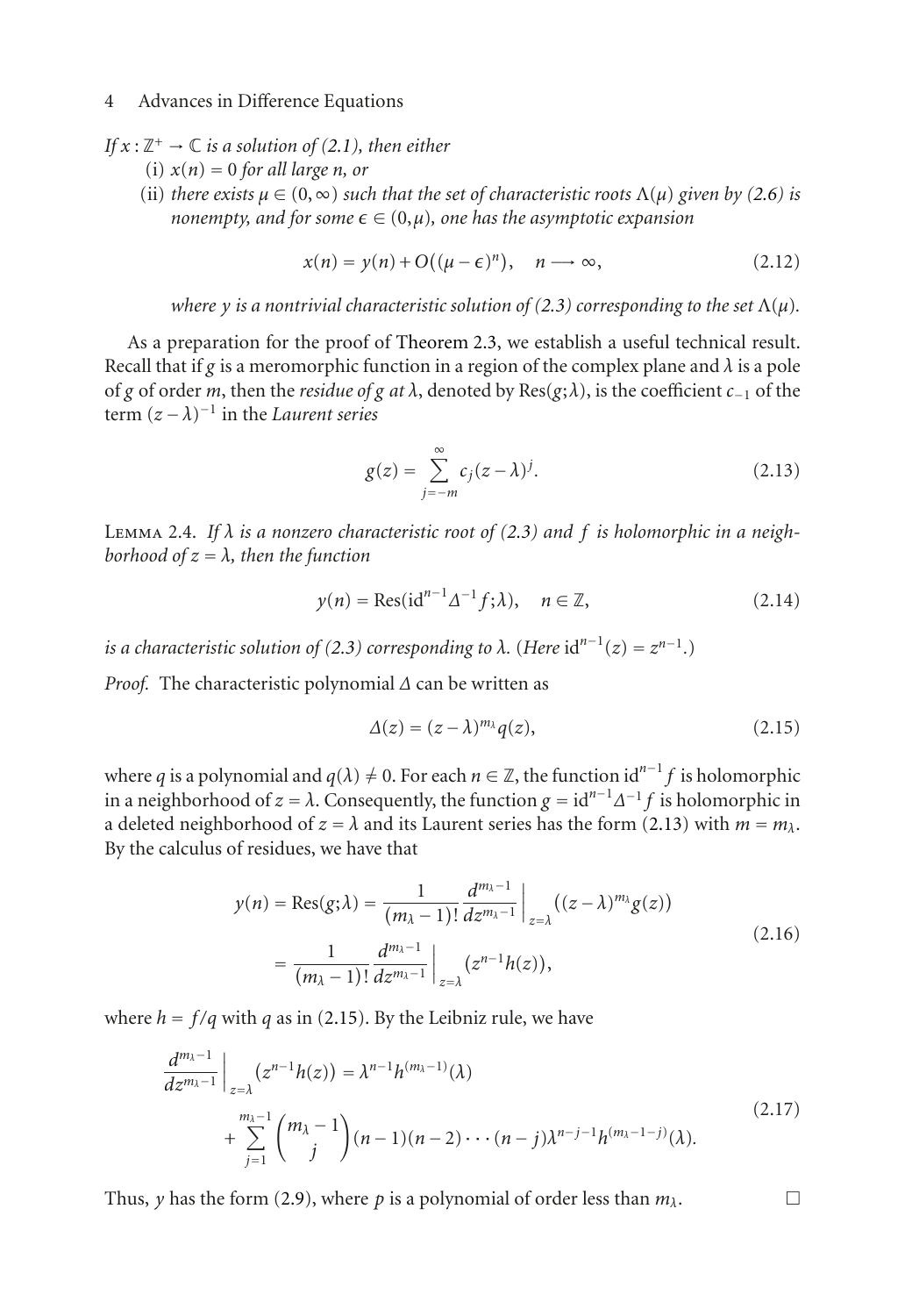We now give the proof of [Theorem 2.3.](#page-2-0)

*Proof of [Theorem 2.3.](#page-2-0)* Suppose that *x* is a solution of [\(2.1\)](#page-1-1) for which alternative (i) does not hold. By [Theorem 2.1,](#page-1-4) the quantity  $\mu$  defined by [\(2.5\)](#page-1-6) is equal to the modulus of one of the characteristic roots of [\(2.3\)](#page-1-2). Thus,  $\Lambda(\mu)$  is nonempty. By virtue of [\(2.11\)](#page-2-4), the characteristic roots are different from zero, and hence  $\mu > 0$ . Rewrite [\(2.1\)](#page-1-1) as

<span id="page-4-0"></span>
$$
x(n+k) + \sum_{j=1}^{k} b_j x(n+k-j) = c(n), \quad n \in \mathbb{Z}^+,
$$
 (2.18)

where

$$
c(n) = \sum_{j=1}^{k} (b_j - a_j(n))x(n+k-j), \quad n \in \mathbb{Z}^+.
$$
 (2.19)

It is well known that the *z*-transform of *x* given by

$$
\tilde{x}(z) = \sum_{n=0}^{\infty} x(n)z^{-n}
$$
\n(2.20)

defines a holomorphic function in the region  $|z| > \mu$  with  $\mu$  as in [\(2.5\)](#page-1-6). Similarly,  $\tilde{c}$ , the *z*-transform of *c*, is holomorphic for  $|z| > v$ , where

$$
\nu = \limsup_{n \to \infty} \sqrt[n]{|c(n)|}.
$$
 (2.21)

It is easily shown, using [\(2.5\)](#page-1-6) and [\(2.10\)](#page-2-5), that

<span id="page-4-1"></span>
$$
\nu \le \eta \mu < \mu. \tag{2.22}
$$

Taking the *z*-transform of [\(2.18\)](#page-4-0) and using the shifting property

$$
\sum_{n=0}^{\infty} x(n+l)z^{-n} = z^{l}\tilde{x}(z) - \sum_{n=0}^{l-1} x(n)z^{l-n}
$$
\n(2.23)

for  $l \in \mathbb{Z}^+$  and  $|z| > \mu$ , we find that

$$
\Delta(z)\tilde{x}(z) = q(z) + \tilde{c}(z), \quad |z| > \mu,
$$
\n(2.24)

where

$$
q(z) = \sum_{n=0}^{k-1} x(n) z^{k-n} + \sum_{j=1}^{k} b_j \sum_{n=0}^{k-j-1} x(n) z^{k-j-n}.
$$
 (2.25)

According to the inversion formula for the *z*-transform, we have that

<span id="page-4-2"></span>
$$
x(n) = \frac{1}{2\pi i} \int_{\gamma} z^{n-1} \tilde{x}(z) dz, \quad n \in \mathbb{Z}^+, \tag{2.26}
$$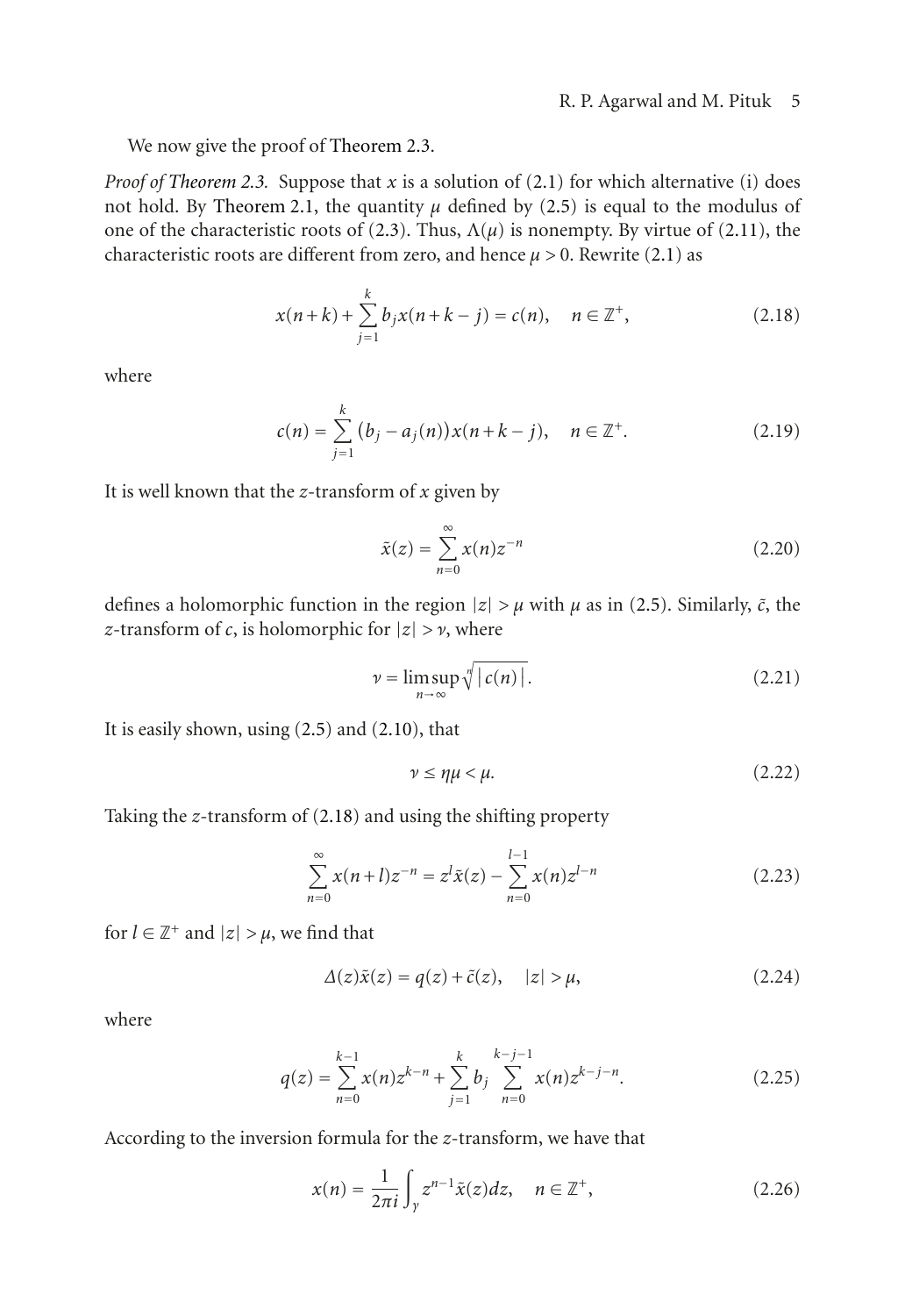where *γ* is any positively oriented simple closed curve that lies in the region  $|z| > \mu$  and winds around the origin. Choose  $\epsilon > 0$  so small that  $\mu - 2\epsilon > \nu$  and the set of the roots of the characteristic polynomial  $\Delta$  belonging to the annulus  $\mu - 2\epsilon < |z| < \mu + 2\epsilon$  coincides with the set  $\Lambda(\mu)$ . From [\(2.24\)](#page-4-1) and [\(2.26\)](#page-4-2), we obtain

$$
x(n) = \frac{1}{2\pi i} \int_{\gamma_1} z^{n-1} \Delta^{-1}(z) f(z) dz, \quad n \in \mathbb{Z}^+, \tag{2.27}
$$

where  $f = q + \tilde{c}$  and  $\gamma_1$  is the circle,

<span id="page-5-0"></span>
$$
\gamma_1(t) = (\mu + \epsilon)e^{it}, \quad 0 \le t \le 2\pi. \tag{2.28}
$$

Since *q* is an entire function (polynomial) and  $\tilde{c}$  is holomorphic for  $|z| > \nu$ , the function *f* is holomorphic in the region  $|z| > \nu$ . This, together with the choice of  $\epsilon$ , implies that the function id*n*−<sup>1</sup> *Δ*−<sup>1</sup> *f* is meromorphic in the region

$$
\Omega = \{ z \in \mathbb{C} \mid \mu - 2\epsilon < |z| < \mu + 2\epsilon \} \tag{2.29}
$$

and its poles in that region belong to the set  $\Lambda(\mu)$ . Let  $\gamma_2$  be the positively oriented circle centered at the origin with radius  $\mu - \epsilon$ , that is,

$$
\gamma_2(t) = (\mu - \epsilon)e^{it}, \quad 0 \le t \le 2\pi. \tag{2.30}
$$

By the residue theorem, we have that

$$
\frac{1}{2\pi i} \int_{\gamma_1} z^{n-1} \Delta^{-1}(z) f(z) dz = \frac{1}{2\pi i} \int_{\gamma_2} z^{n-1} \Delta^{-1}(z) f(z) dz + y(n), \tag{2.31}
$$

where

<span id="page-5-1"></span>
$$
y(n) = \sum_{\lambda \in A} \text{Res}(\text{id}^{n-1} \Delta^{-1} f; \lambda), \tag{2.32}
$$

*A* being the set of poles of  $id^{n-1}Δ^{-1}f$  in the annulus Ω. (This follows from [\[12](#page-11-7), Theorem 10.42] applied to the cycle  $\Gamma = \gamma_1 + \gamma_3$  in  $\Omega - A$ , where  $\gamma_3$  is the opposite to  $\gamma_2$ .) Substitution into [\(2.27\)](#page-5-0) yields

$$
x(n) = y(n) + \frac{1}{2\pi i} \int_{\gamma_2} z^{n-1} \Delta^{-1}(z) f(z) dz, \quad n \in \mathbb{Z}^+.
$$
 (2.33)

As noted before,  $A \subset \Lambda(\mu)$ . Consequently, by [Lemma 2.4,](#page-3-2) *y* is a characteristic solution of [\(2.3\)](#page-1-2) corresponding to the set  $\Lambda(\mu)$ . The integral in [\(2.33\)](#page-5-1) can be estimated as follows (see [\[12,](#page-11-7) Section 10.8]):

$$
\left| \int_{\gamma_2} z^{n-1} \Delta^{-1}(z) f(z) dz \right| \leq 2\pi K (\mu - \epsilon)^n,
$$
\n(2.34)

where

$$
K = \max_{|z| = \mu - \epsilon} |\Delta^{-1}(z)f(z)|.
$$
 (2.35)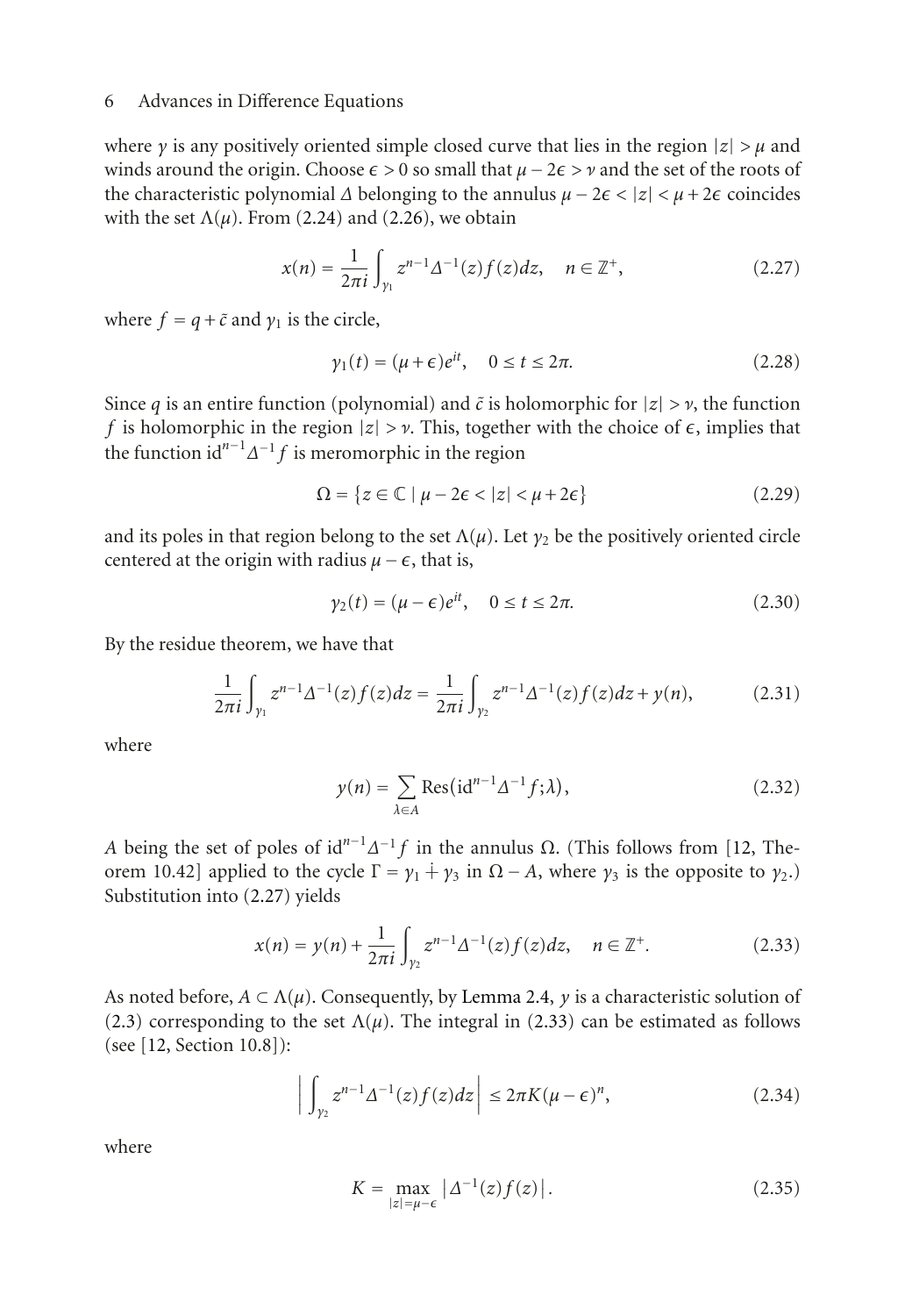This proves [\(2.12\)](#page-3-3). Finally, we show that  $y$  is a nontrivial solution. Indeed, if  $y(n)$  were zero identically for  $n \in \mathbb{Z}^+$ , then [\(2.12\)](#page-3-3) would imply that

<span id="page-6-3"></span>
$$
\limsup_{n \to \infty} \sqrt[n]{|x(n)|} \le \mu - \epsilon < \mu,\tag{2.36}
$$

 $\Box$  contradicting [\(2.5\)](#page-1-6).  $\Box$ 

*Remark 2.5.* As shown in the above proof, the positive constant  $\mu$  in alternative (ii) of [Theorem 2.3](#page-2-0) is given by formula [\(2.5\)](#page-1-6).

<span id="page-6-5"></span>In most applications, the coefficients of  $(2.1)$  are real and only real-valued solutions are of interest. As a simple consequence of [Theorem 2.3,](#page-2-0) we have the following.

COROLLARY 2.6. Suppose that the coefficients  $a_j : \mathbb{Z}^+ \to \mathbb{R}$ ,  $1 \le j \le k$ , are real-valued and *there exist constants*  $b_i \in \mathbb{R}$ ,  $1 \leq j \leq k$ *, and*  $\eta \in (0,1)$  *such that* [\(2.10\)](#page-2-5) *and* [\(2.11\)](#page-2-4) *hold.* If  $x: \mathbb{Z}^+ \to \mathbb{R}$  *is a real-valued solution of [\(2.1\)](#page-1-1), then either* 

- $(i)$   $x(n) = 0$  *for all large n, or*
- (ii) *there exists*  $\mu \in (0, \infty)$  *such that the set*  $\Lambda(\mu)$  *is nonempty, and for some*  $\epsilon \in (0, \mu)$ *, one has the asymptotic expansion*

<span id="page-6-2"></span><span id="page-6-1"></span>
$$
x(n) = w(n) + O((\mu - \epsilon)^n), \quad n \longrightarrow \infty,
$$
 (2.37)

*where w is a nontrivial (real-valued) solution of the limiting equation [\(2.3\)](#page-1-2) of the form*

$$
w(n) = \mu^n \sum_{\lambda \in \Lambda(\mu)} q_\lambda(n) \cos (n \theta_\lambda) + r_\lambda(n) \sin (n \theta_\lambda), \qquad (2.38)
$$

*where, for every*  $\lambda \in \Lambda(\mu)$ ,  $\theta_{\lambda} = \text{Arg}\lambda$  *is the unique number in*  $(-\pi, \pi)$  *for which*  $\lambda = \mu e^{i\theta_{\lambda}}$  *and*  $q_{\lambda}$ ,  $r_{\lambda}$  *are real-valued polynomials of order less than*  $m_{\lambda}$ *.* 

*Proof.* Clearly, if *x* is a real-valued solution of [\(2.1\)](#page-1-1) satisfying the asymptotic relation [\(2.12\)](#page-3-3) of [Theorem 2.3,](#page-2-0) then [\(2.37\)](#page-6-1) holds with  $w = \text{Re } y$ . Since the coefficients of the lim-iting equation [\(2.3\)](#page-1-2) are real, the real part of the solution  $\gamma$  is also a solution of (2.3). It is an immediate consequence of the definition of the characteristic solutions that  $w = \text{Re} \gamma$ has the form [\(2.38\)](#page-6-2). Finally, if  $w(n)$  were zero identically for  $n \in \mathbb{Z}^+$ , then [\(2.37\)](#page-6-1) would imply  $(2.36)$  contradicting  $(2.5)$ .

#### <span id="page-6-0"></span>**3. Behavior near equilibria of nonlinear difference equations**

In this section, as an application of our previous results on Poincaré difference equations, we establish an asymptotic expansion of the solutions of nonlinear difference equations which tend to a hyperbolic equilibrium. We will deal with the equation

<span id="page-6-4"></span>
$$
x(n+k) = f(x(n), x(n+1), \dots, x(n+k-1)), \quad n \in \mathbb{Z}^+, \tag{3.1}
$$

where *k* is a positive integer and  $f : \Omega \to \mathbb{R}$  is a  $C^1$  function,  $\Omega$  being a convex open subset of  $\mathbb{R}^k$ . Recall that  $v \in \mathbb{R}$  is an *equilibrium* of [\(3.1\)](#page-6-4) if (3.1) admits the constant solution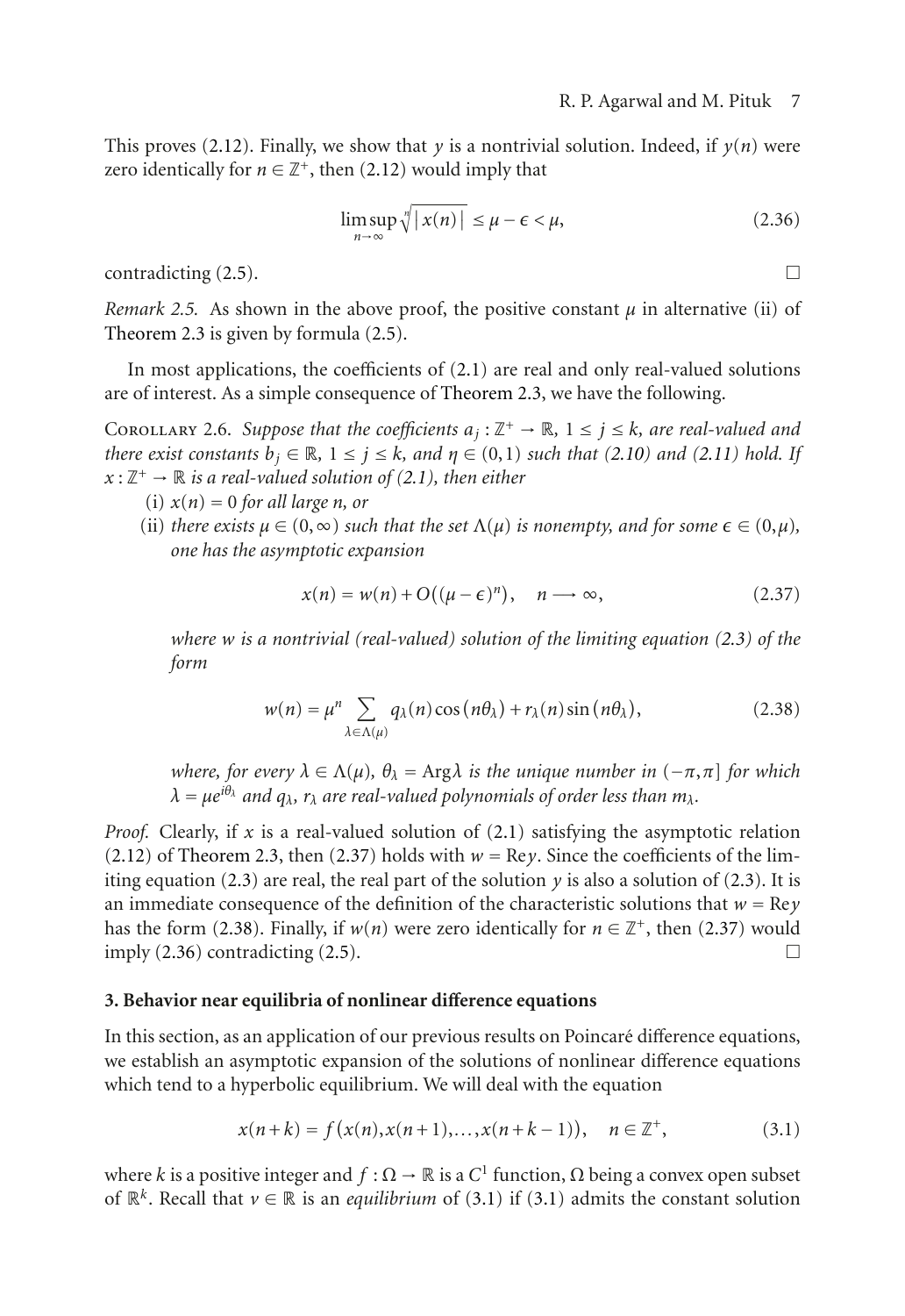$x(n) = v$  identically for  $n \in \mathbb{Z}^+$ . Equivalently,

$$
\mathbf{v} = (\nu, \nu, \dots, \nu) \in \Omega,\tag{3.2}
$$

<span id="page-7-4"></span><span id="page-7-2"></span><span id="page-7-1"></span>
$$
v = f(\mathbf{v}).\tag{3.3}
$$

Associated with [\(3.1\)](#page-6-4) is the *linearized equation* about the equilibrium *v*,

$$
x(n+k) + b_1 x(n+k-1) + \dots + b_k x(n) = 0, \quad n \in \mathbb{Z}^+,
$$
  
\n
$$
b_j = -D_{k-j+1} f(\mathbf{v}), \quad 1 \le j \le k.
$$
\n(3.4)

The equilibrium *v* of [\(3.1\)](#page-6-4) is called *hyperbolic* if the characteristic polynomial *Δ* of the linearized equation [\(3.4\)](#page-7-1) given by [\(2.4\)](#page-1-5) has no root on the unit circle  $|z| = 1$ .

The main result of this section is the following theorem.

<span id="page-7-0"></span>Theorem 3.1. *Let v be a hyperbolic equilibrium of [\(3.1\)](#page-6-4). Suppose that the partial derivatives*  $D_i f$ ,  $1 \leq j \leq k$ , are locally Lipschitz continuous on  $\Omega$  and

<span id="page-7-5"></span><span id="page-7-3"></span>
$$
D_1 f(\mathbf{v}) \neq 0 \tag{3.5}
$$

*(with* **v** *as in* [\(3.2\)](#page-7-2)). Let  $x : \mathbb{Z}^+ \to \mathbb{R}$  be a solution of [\(3.1\)](#page-6-4) satisfying

<span id="page-7-6"></span>
$$
\lim_{n \to \infty} x(n) = \nu.
$$
\n(3.6)

*Then either*

- (i)  $x(n) = v$  *for all large n, or*
- (ii) *there exists*  $\mu \in (0,1)$  *such that the set*  $\Lambda(\mu)$  *given by [\(2.6\)](#page-2-2) is nonempty, and for*  $some\ \epsilon\in (0,\mu),$  one has the asymptotic expansion

$$
x(n) = v + w(n) + O((\mu - \epsilon)^n), \quad n \longrightarrow \infty,
$$
\n(3.7)

*where w is a nontrivial solution of the linearized equation [\(3.4\)](#page-7-1) of the form [\(2.38\)](#page-6-2). If, in addition, it is assumed that*

<span id="page-7-7"></span>
$$
D_1 f(\mathbf{x}) \neq 0, \quad \mathbf{x} \in \Omega,\tag{3.8}
$$

*then alternative (i) holds only for the equilibrium solution*  $x(n) = v$  *identically for*  $n \in \mathbb{Z}^+$ *.* 

*Remark 3.2.* A sufficient condition for the partial derivatives  $D_j f$ ,  $1 \le j \le k$ , to be locally Lipschitz continuous on  $Ω$  is that *f* is of class  $C^2$  on  $Ω$ .

*Proof.* Let *x* be a solution of [\(3.1\)](#page-6-4) satisfying [\(3.6\)](#page-7-3) for which  $x(n) \neq 0$  for infinitely many *n*. We have to show that  $x$  satisfies alternative (ii). Define

$$
u(n) = x(n) - v, \quad n \in \mathbb{Z}^+,
$$
  

$$
\mathbf{x}_n = (x(n), x(n+1), \dots, x(n+k-1)) \in \Omega, \quad n \in \mathbb{Z}^+.
$$
 (3.9)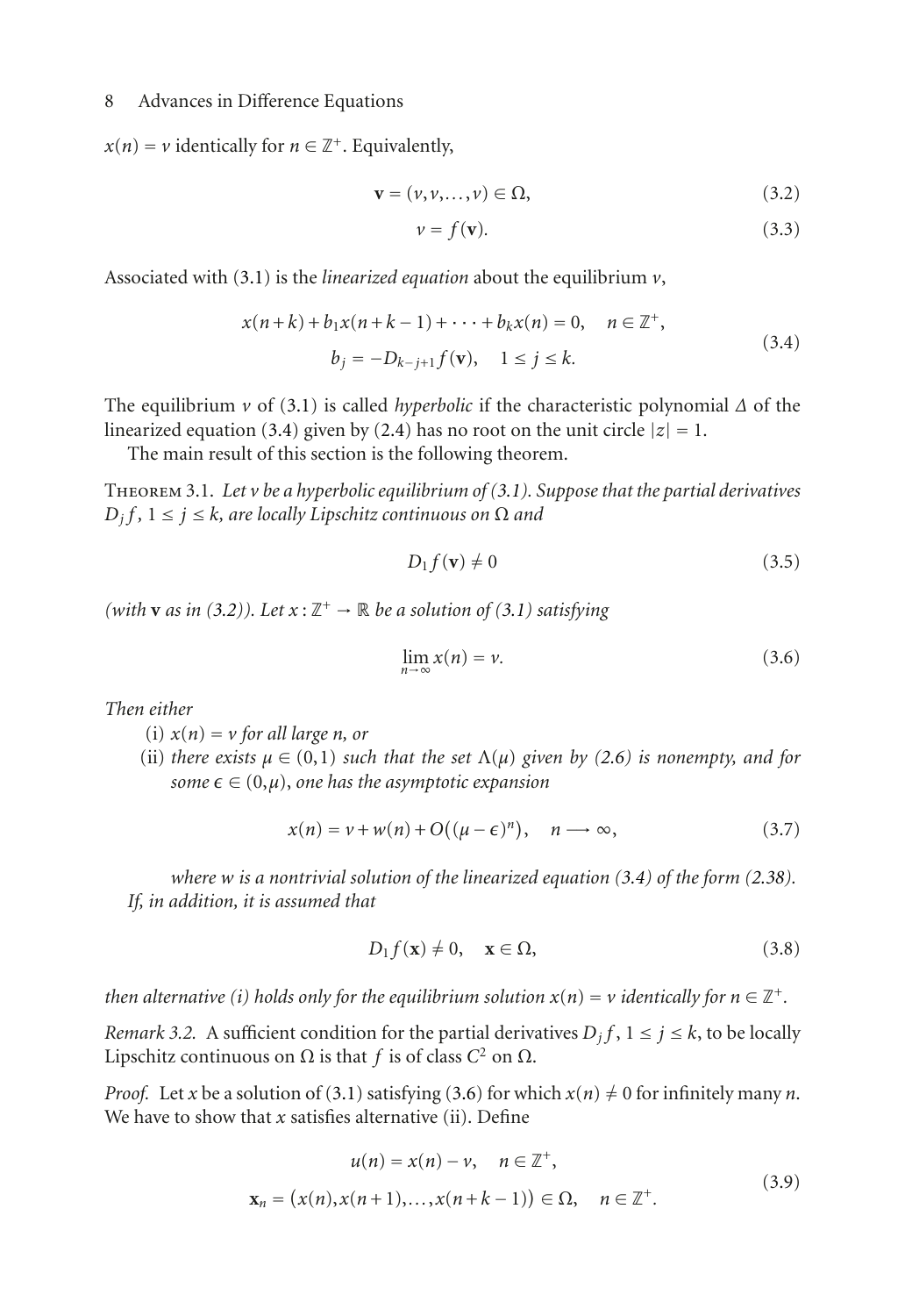Then  $u(n) \neq 0$  for infinitely many *n*, and from [\(3.1\)](#page-6-4) and [\(3.3\)](#page-7-4), we find for  $n \in \mathbb{Z}^+$  that

$$
u(n+k) = x(n+k) - v = f(\mathbf{x}_n) - f(\mathbf{v}) = \int_0^1 \frac{d}{ds} f(s\mathbf{x}_n + (1-s)\mathbf{v}) ds
$$
  
= 
$$
\int_0^1 \sum_{l=1}^k D_l f(s\mathbf{x}_n + (1-s)\mathbf{v}) (x(n+l-1) - v) ds
$$
  
= 
$$
\sum_{j=1}^k \int_0^1 D_{k-j+1} f(s\mathbf{x}_n + (1-s)\mathbf{v}) ds u(n+k-j).
$$
 (3.10)

Thus,  $u : \mathbb{Z}^+ \to \mathbb{R}$  is a solution of [\(2.1\)](#page-1-1) with coefficients

$$
a_j(n) = -\int_0^1 D_{k-j+1} f(s\mathbf{x}_n + (1-s)\mathbf{v}) ds, \quad n \in \mathbb{Z}^+, 1 \le j \le k. \tag{3.11}
$$

By virtue of [\(3.6\)](#page-7-3),  $\mathbf{x}_n \to \mathbf{v}$  as  $n \to \infty$ . Consequently,

$$
\lim_{n \to \infty} a_j(n) = -D_{k-j+1} f(\mathbf{v}) = b_j, \quad 1 \le j \le k,
$$
\n(3.12)

<span id="page-8-2"></span><span id="page-8-1"></span><span id="page-8-0"></span>
$$
b_k = -D_1 f(\mathbf{v}) \neq 0 \tag{3.13}
$$

by [\(3.5\)](#page-7-5). By the application of [Theorem 2.1,](#page-1-4) we conclude that

$$
\mu = \limsup_{n \to \infty} \sqrt[n]{|u(n)|} \tag{3.14}
$$

is equal to the modulus of one of the roots of the characteristic equation [\(2.4\)](#page-1-5). Since  $u(n) \to 0$  as  $n \to \infty$ ,  $\mu \le 1$ . Thus,  $\mu$  is equal to the modulus of one of the roots of [\(2.4\)](#page-1-5) belonging to the closed unit disk  $|z| \leq 1$ . Since the roots of [\(2.4\)](#page-1-5) are nonzero (by [\(3.13\)](#page-8-0)) and they do not lie on the unit circle  $|z| = 1$  (by the hyperbolicity of *v*), we conclude that  $\mu \in (0,1)$ . Choose  $\eta \in (\mu,1)$ . Then [\(3.14\)](#page-8-1) implies that

$$
\sqrt[n]{|u(n)|} < \eta \quad \forall \text{ large } n,\tag{3.15}
$$

and hence there exists *K >* 0 such that

$$
|u(n)| = |x(n) - v| \le K\eta^n, \quad n \in \mathbb{Z}^+.
$$
 (3.16)

This, together with the Lipschitz continuity of the partial derivatives  $D_j f$ ,  $1 \le j \le k$ , implies that [\(2.10\)](#page-2-5) holds. Applying [Corollary 2.6](#page-6-5) to the solution *u* of [\(2.1\)](#page-1-1), we obtain the existence of  $\epsilon \in (0, \mu)$  such that

$$
u(n) = w(n) + O((\mu - \epsilon)^n), \quad n \longrightarrow \infty,
$$
\n(3.17)

where  $w$  is a solution of the linearized equation  $(3.4)$  of the form  $(2.38)$ . This proves  $(3.7)$ .

Suppose now that  $(3.8)$  holds and let *x* be a solution of  $(3.1)$  satisfying alternative (i). Then  $u(n) = 0$  for all large *n*. Since  $D_1 f$  is continuous on  $\Omega$  and  $\Omega$  is convex, [\(3.8\)](#page-7-7) implies that *D*<sub>1</sub> *f* has a constant sign on  $\Omega$ . As a consequence, [\(2.7\)](#page-2-1) holds with  $a_k$  as in [\(3.11\)](#page-8-2). According to [Remark 2.2,](#page-2-6) we have that  $u(n) = 0$ , and hence  $x(n) = v$  identically for  $n \in \mathbb{Z}^+$  $n \in \mathbb{Z}^+$ .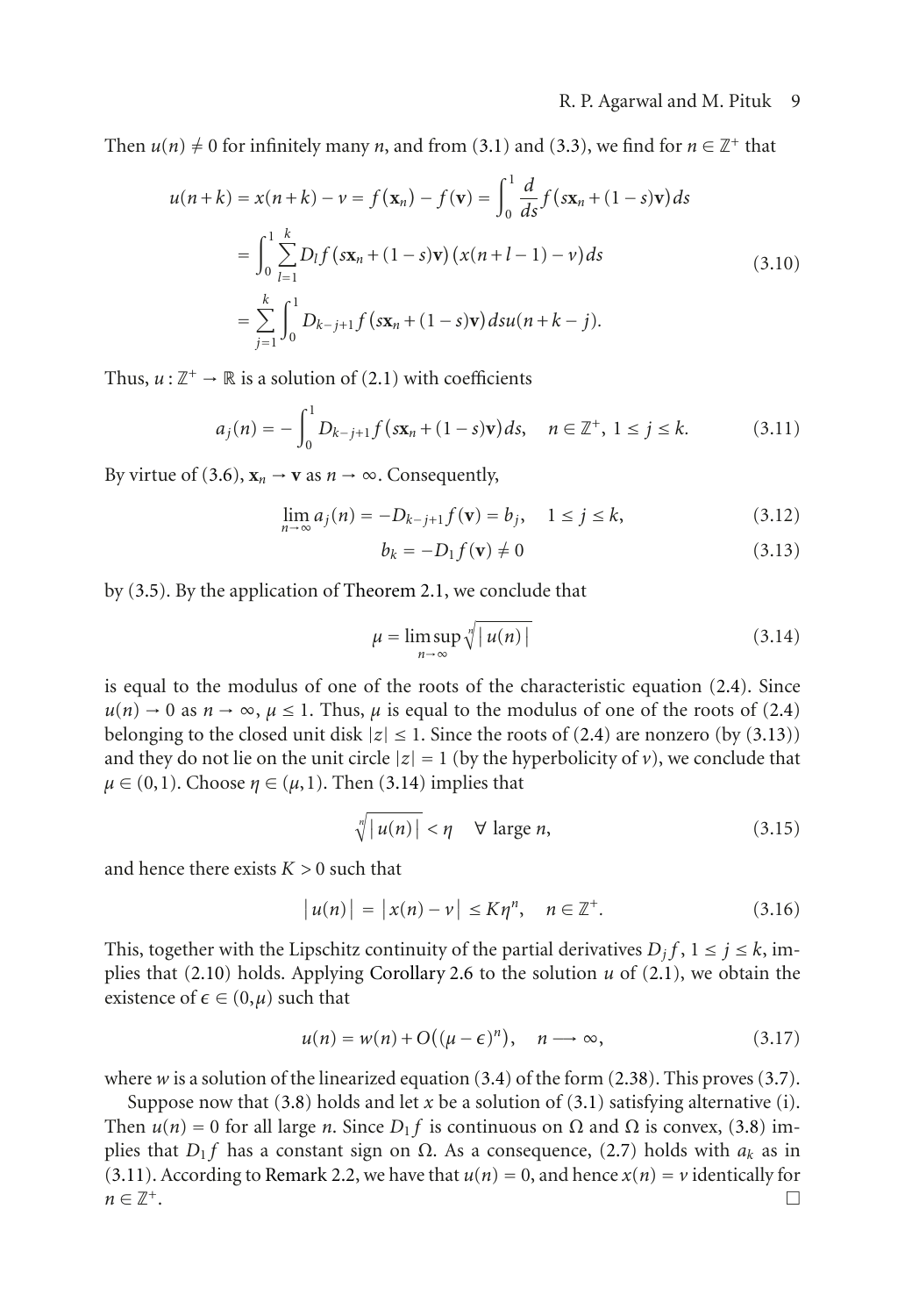## <span id="page-9-0"></span>**4. Application**

As an application, consider the second-order rational difference equation

<span id="page-9-1"></span>
$$
x(n+2) = \frac{B}{x(n+1)} + \frac{C}{x(n)}, \quad n \in \mathbb{Z}^+, \tag{4.1}
$$

where  $B, C \in (0, \infty)$ . We are interested in the asymptotic behavior of the positive solutions of  $(4.1)$ . This equation is a special case of  $(3.1)$  when

$$
f(x_1, x_2) = \frac{C}{x_1} + \frac{B}{x_2}, \quad (x_1, x_2) \in \Omega = (0, \infty) \times (0, \infty).
$$
 (4.2)

Equation [\(4.1\)](#page-9-1) has a unique positive equilibrium  $v = \sqrt{B+C}$ . The linearized equation about the equilibrium *v* has the form

$$
x(n+2) + \frac{B}{B+C}x(n+1) + \frac{C}{B+C}x(n) = 0, \quad n \in \mathbb{Z}^+.
$$
 (4.3)

The characteristic roots of [\(4.3\)](#page-9-2) are

<span id="page-9-2"></span>
$$
\lambda_{\pm} = \frac{-B \pm \sqrt{B^2 - 4C(B + C)}}{2(B + C)}.
$$
\n(4.4)

<span id="page-9-3"></span>Depending on the parameters *B* and *C*, we have the following three possible cases.

*Case 1* (*C* < *B*/(2(1 +  $\sqrt{2}$ ))). Then  $\lambda$ <sub>+</sub> and  $\lambda$ <sub>−</sub> are real and

<span id="page-9-7"></span><span id="page-9-6"></span>
$$
-1 < \lambda_- < \lambda_+ < 0. \tag{4.5}
$$

<span id="page-9-4"></span>*Case 2* (*C* = *B*/(2(1 +  $\sqrt{2}$ ))). Then

$$
-1 < \lambda_+ = \lambda_- = \lambda = -\frac{B}{2(B+C)} < 0. \tag{4.6}
$$

<span id="page-9-5"></span>*Case 3* (*C* > *B*/(2(1 +  $\sqrt{2}$ ))). Then  $\lambda$ <sub>+</sub> and  $\lambda$ <sub>−</sub> are complex conjugate pairs,

$$
\lambda_{\pm} = \mu e^{\pm i\theta} \quad \text{for } \mu = |\lambda_{+}| = |\lambda_{-}| = \sqrt{\frac{C}{B+C}} \text{ and some } \theta \in (0, \pi). \tag{4.7}
$$

In all three cases, both characteristic roots  $\lambda_+$  and  $\lambda_-$  lie inside the open unit disk  $|z|$  < 1.

Let us mention two results available for  $(4.1)$ . Kulenović and Ladas  $[2]$  $[2]$  $[2]$  showed that every positive solution  $x : \mathbb{Z}^+ \to (0, \infty)$  of [\(4.1\)](#page-9-1) tends to *v* as  $n \to \infty$ . In a recent paper [\[1\]](#page-10-1), Kalabušić and Kulenović determined the rate of convergence of the positive solutions of [\(4.1\)](#page-9-1). In [\[1](#page-10-1), Theorem 2.1], they showed that if  $x : \mathbb{Z}^+ \to (0,\infty)$  is a positive solution of [\(4.1\)](#page-9-1) which is eventually different from *v*, then in [Case 1,](#page-9-3) either

$$
\lim_{n \to \infty} \frac{x(n+1) - \nu}{x(n) - \nu} = \lambda_+, \tag{4.8}
$$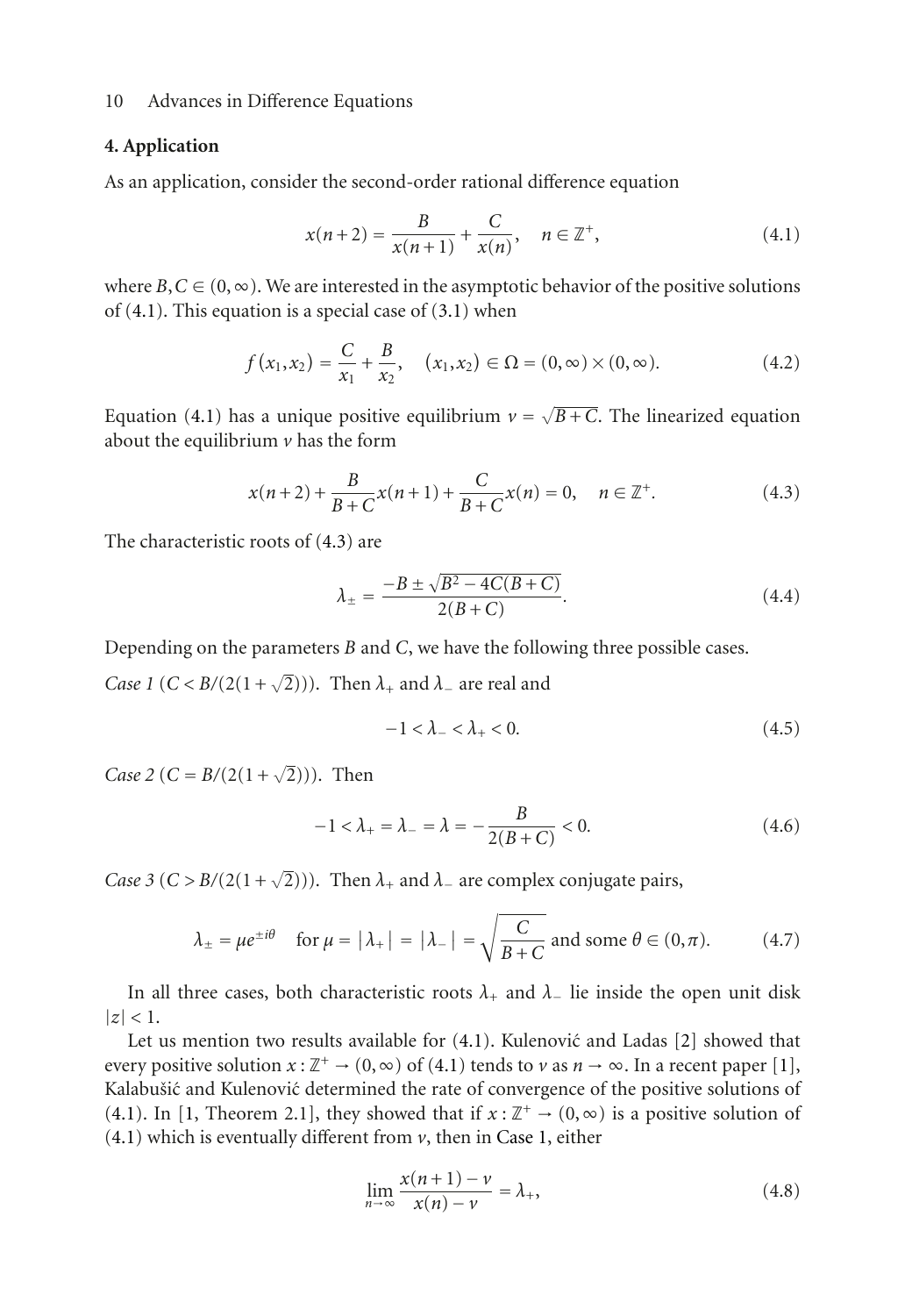or

$$
\lim_{n \to \infty} \frac{x(n+1) - \nu}{x(n) - \nu} = \lambda_{-},\tag{4.9}
$$

while, in Cases [2](#page-9-4) and [3,](#page-9-5) we have that

$$
\limsup_{n \to \infty} \sqrt[n]{|x(n) - v|} = |\lambda_+| = |\lambda_-|. \tag{4.10}
$$

[Theorem 3.1](#page-7-0) yields the following more precise result about the asymptotic behavior of the positive solutions of [\(4.1\)](#page-9-1).

THEOREM 4.1. *Every nonconstant positive solution*  $x : \mathbb{Z}^+ \to (0, \infty)$  *of* [\(4.1\)](#page-9-1) has the following *asymptotic representation as*  $n \rightarrow \infty$ *.* 

*In [Case 1,](#page-9-3) either*

$$
x(n) = v + K\lambda_+^n + O((|\lambda_+| - \epsilon)^n)
$$
\n(4.11)

*for some*  $K \in \mathbb{R} - \{0\}$  *and*  $\boldsymbol{\epsilon} \in (0, |\lambda_+|)$ *, or* 

$$
x(n) = \nu + K\lambda_+^n + O((|\lambda_-| - \epsilon)^n)
$$
\n(4.12)

*for some*  $K \in \mathbb{R} - \{0\}$  *and*  $\epsilon \in (0, |\lambda_-|)$ *. In [Case 2,](#page-9-4)*

$$
x(n) = v + \lambda^{n}(K_1 n + K_2) + O((|\lambda| - \epsilon)^{n})
$$
\n(4.13)

*for some*  $(K_1, K_2) \in \mathbb{R}^2 - \{(0,0)\}$  *and*  $\epsilon \in (0,|\lambda|)$  *(with*  $\lambda$  *as in*  $(4.6)$ *)*. *In [Case 3,](#page-9-5)*

$$
x(n) = v + \mu^{n}(K_1 \cos(n\theta) + K_2 \sin(n\theta)) + O((\mu - \epsilon)^{n})
$$
\n(4.14)

*for some*  $(K_1, K_2) \in \mathbb{R}^2 - \{(0,0)\}$  *and*  $\epsilon \in (0,\mu)$  (with  $\mu$  and  $\theta$  as in [\(4.7\)](#page-9-7)).

## **Acknowledgment**

Mihaly Pituk was supported in part by the Hungarian National Foundation for Scientific ´ Research (OTKA) Grant no. T 046929.

#### <span id="page-10-1"></span><span id="page-10-0"></span>**References**

- [1] S. Kalabušić and M. R. S. Kulenović, "Rate of convergence of solutions of rational difference equation of second order," *Advances in Difference Equations*, vol. 2004, no. 2, pp. 121–139, 2004.
- <span id="page-10-4"></span>[2] M. R. S. Kulenović and G. Ladas, *Dynamics of Second Order Rational Difference Equations*, Chapman & Hall/CRC, Boca Raton, Fla, USA, 2002.
- <span id="page-10-2"></span>[3] S. Stević, "Global stability and asymptotics of some classes of rational difference equations," *Journal of Mathematical Analysis and Applications*, vol. 316, no. 1, pp. 60–68, 2006.
- <span id="page-10-3"></span>[4] E. A. Coddington and N. Levinson, *Theory of Ordinary Differential Equations*, McGraw-Hill, New York, NY, USA, 1955.